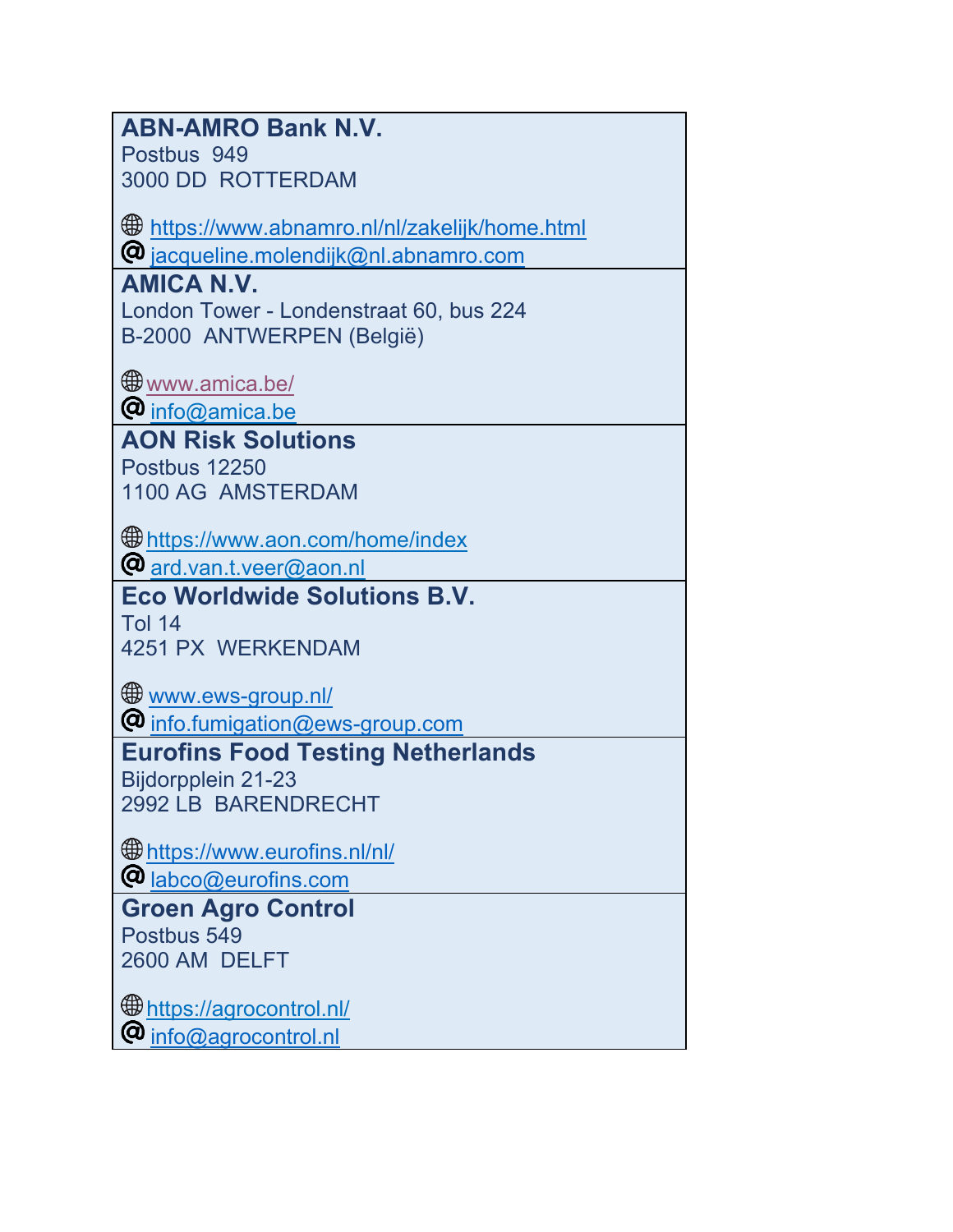| Havenbedrijf Amsterdam N.V.                  |
|----------------------------------------------|
| Postbus 19406                                |
| 1000 GK AMSTERDAM                            |
| <b>Www.portofamsterdam.com</b>               |
| @ info@portofamsterdam.com                   |
| <b>Havenbedrijf Rotterdam N.V.</b>           |
| Postbus 6622                                 |
| 3002 AP ROTTERDAM                            |
|                                              |
|                                              |
| @ ac.strien@portofrotterdam.com              |
| <b>Kiwa CMR</b>                              |
| Nevelgaarde 20 d                             |
| 3436 ZZ NIEUWEGEIN                           |
|                                              |
|                                              |
| $\boldsymbol{\omega}$ contact@kiwacmr.nl     |
| <b>MasterLab</b>                             |
| Postbus 220                                  |
| 5830 AE BOXMEER                              |
|                                              |
| the https://www.masterlab.nl/                |
| @ <sub>masterlab@nutreco.com</sub>           |
| <b>NutriControl B.V.</b>                     |
| Postbus 107                                  |
| 5460 AC VEGHEL                               |
| <b>Www.nutricontrol.nl</b>                   |
| <b>@</b> info@nutricontrol.nl                |
| <b>Nutrilab B.V.</b>                         |
| Postbus 7                                    |
| 4284 ZG RIJSWIJK NB                          |
|                                              |
|                                              |
| $\boldsymbol{\varnothing}$ p.vos@nutrilab.nl |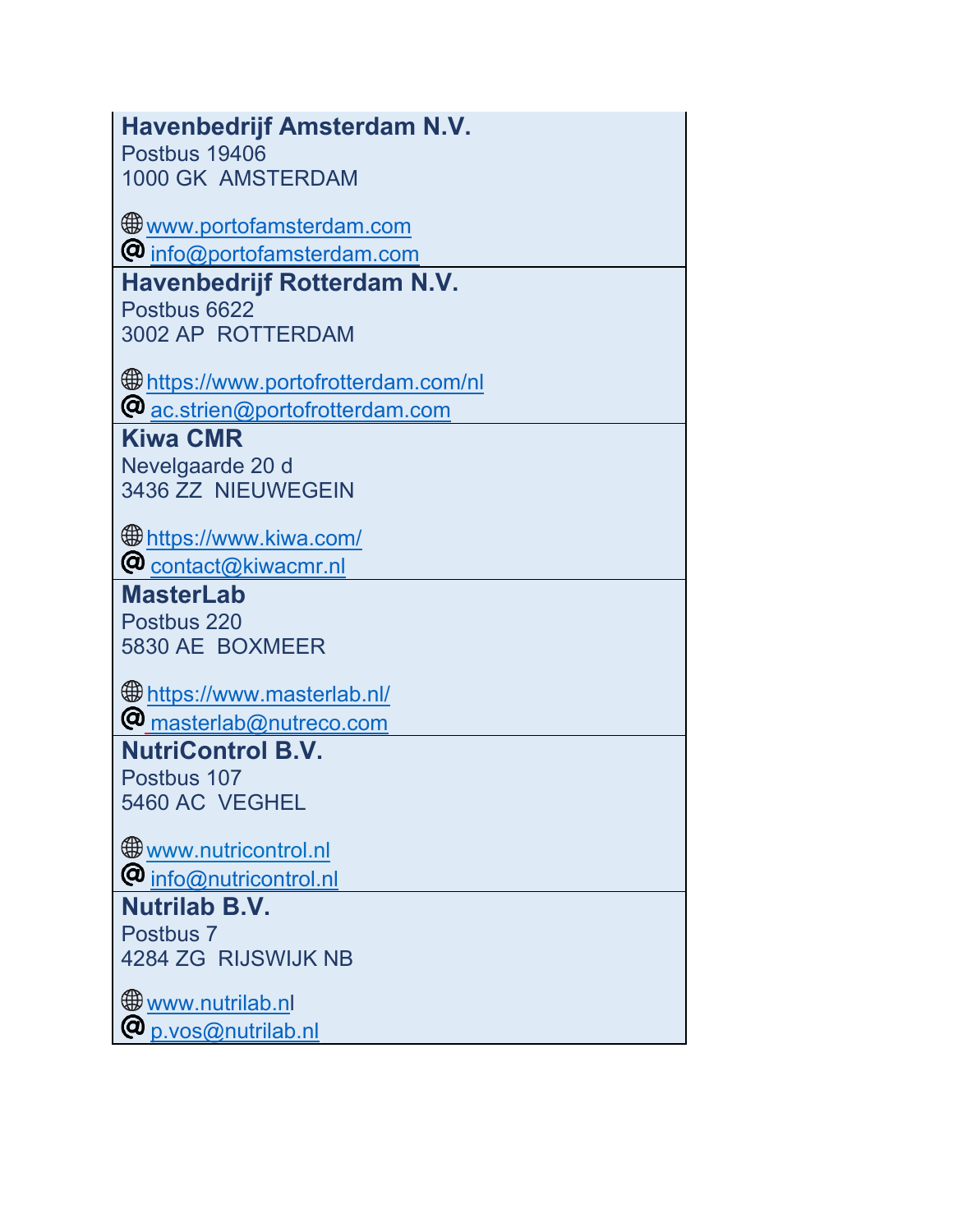| Postbus 711                                                     |
|-----------------------------------------------------------------|
| 3000 AS ROTTERDAM                                               |
| <u>Www.ploum.nl</u><br>$\boldsymbol{\omega}$ info@ploum.nl      |
| <b>Rabobank International</b>                                   |
| Postbus 17100                                                   |
| 3500 HG UTRECHT                                                 |
| <b>₩ww.rabobank.nl</b>                                          |
| @ karel.Valken@rabobank.com                                     |
| T.L.R. Technisch Laboratorium Rotterdam BV                      |
| Postbus 91244<br><b>3007 ME ROTTERDAM</b>                       |
|                                                                 |
| the https://www.tlr-international.com/                          |
| $\bm{\varnothing}$ info@tlr.nl                                  |
| Van Traa Advocaten N.V.                                         |
|                                                                 |
| Postbus 21390                                                   |
| 3001 AJ ROTTERDAM                                               |
| https://www.vantraa.nl/nl/                                      |
| @ info@vantraa.nl                                               |
| <b>U.S. Wheat Associates, Inc.</b>                              |
| Hofplein 33                                                     |
| 3011 AJ ROTTERDAM                                               |
|                                                                 |
| <b>WWW.uswheat.org</b>                                          |
| @ infortm@uswheat.org<br><b>Vereniging Nederlandse Brouwers</b> |
| Postbus 179                                                     |
| 2501 CD DEN HAAG                                                |
| Www.nederlandsebrouwers.nl                                      |